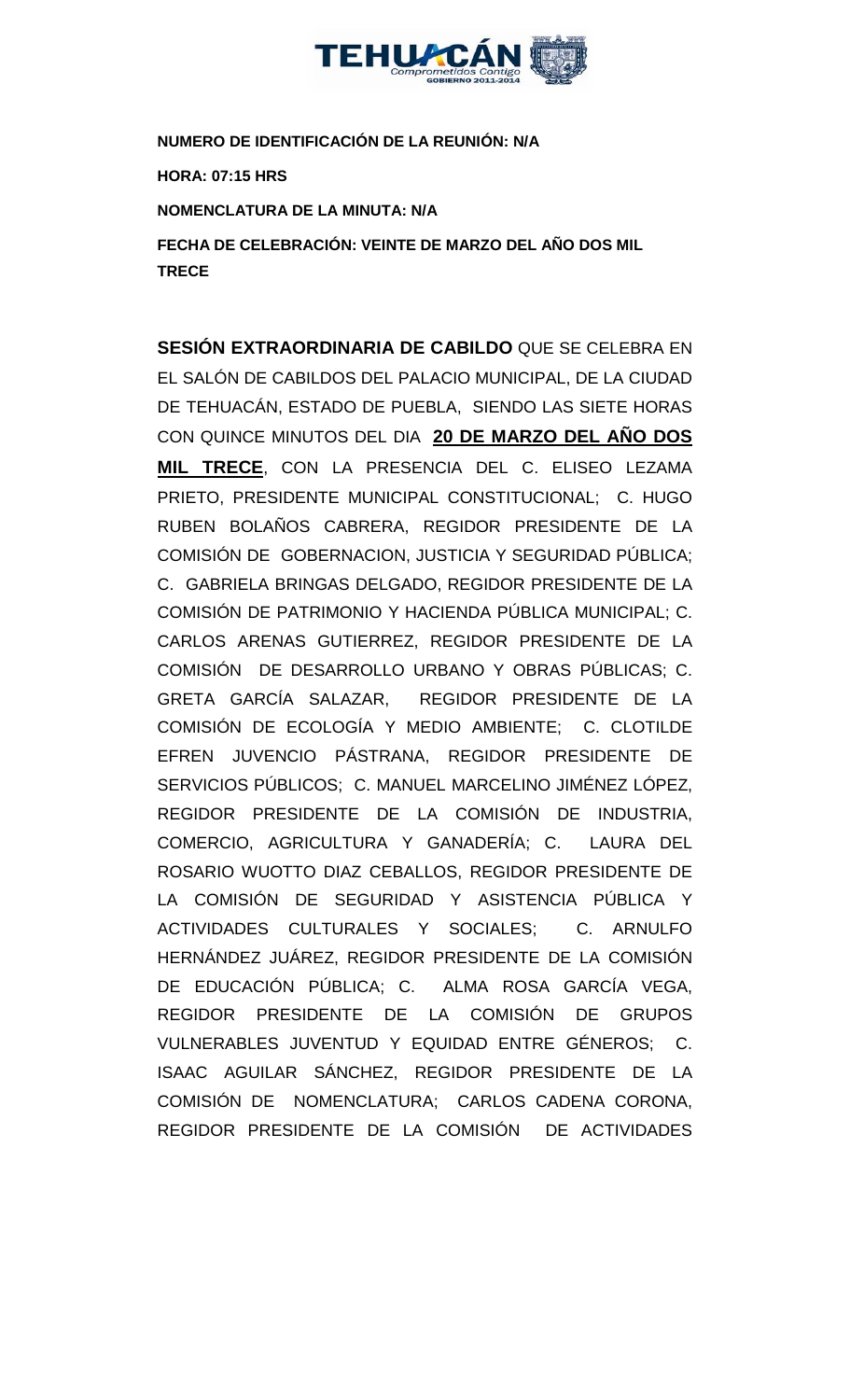DEPORTIVAS; C. ENRIQUE BUSTOS FLORES, REGIDOR PRESIDENTE DE LA COMISIÓN DE PATRIMONIO HISTÓRICO; C. LIC. ROBERTO IVÁN LINARES CHÁVEZ, SÍNDICO MUNICIPAL, ASÍ COMO EL C. DR. JOSÉ ORLANDO CUALLO CINTA, SECRETARIO DEL AYUNTAMIENTO QUIEN DA FE.---------------------------------------------

UNA VEZ QUE SE HA PASADO LISTA DE ASISTENCIA SE INFORMA LO SIGUIENTE:

NO SE ENCUENTRAN PRESENTES EN ESTA SESIÓN DE CABILDO LOS C.C. REGIDORES GRETA GARCÍA SALAZAR Y PROFR. ARNULFO HERNÁNDEZ JUÁREZ.

SEÑOR PRESIDENTE LE COMUNICO QUE SE ENCUENTRAN 12 DE LOS MIEMBROS DEL CABILDO, POR LO ANTERIOR SE DECLARA EL QUÓRUM LEGAL PARA CONTINUAR CON LA PRESENTE SESIÓN DE CABILDO.

EL C. DR. JOSÉ ORLANDO CUALLO CINTA, PROCEDE A DAR LECTURA AL ORDEN DEL DÍA, MISMA QUE CONTIENE LOS SIGUIENTES PUNTOS:

- 1.- APERTURA DE LA SESIÓN
- 2.- LISTA DE ASISTENCIA
- 3.- DECLARATORIA DEL QUÓRUM
- 4.- LECTURA Y FIRMA DEL ACTA ANTERIOR

#### **5.- COMISIÓN DE PATRIMONIO Y HACIENDA PUBLICA MUNICIPAL.**

 COMISIÓN DE PATRIMONIO Y HACIENDA PUBLICA MUNICIPAL.- ANÁLISIS, DISCUSIÓN Y EN SU CASO APROBACIÓN DEL DICTAMEN QUE VERSA SOBRE LOS ESTADOS DE ORIGEN Y APLICACIÓN DE RECURSOS, QUE COMPRENDE EL PERIODO DEL 01 AL 28 DE FEBRERO DEL AÑO QUE TRANSCURRE Y TRASPASOS PRESUPUESTALES DEL 01 AL 28 DE FEBRERO DE 2013 E INCREMENTO PRESUPUESTAL DE LA OBRA 12305 "REMODELACION Y CAPACITACION EN EL MERCADO DE CARNES DE TEHUACAN"

#### **CLAUSURA**

PASAMOS AL PUNTO DE: LECTURA Y FIRMA DE ACTA DE LA SESION ANTERIOR

EN ESTOS MOMENTOS EL DR. ORLANDO CUALLO CINTA, PROCEDE A DAR LECTURA AL ACTA ANTERIOR UNA VEZ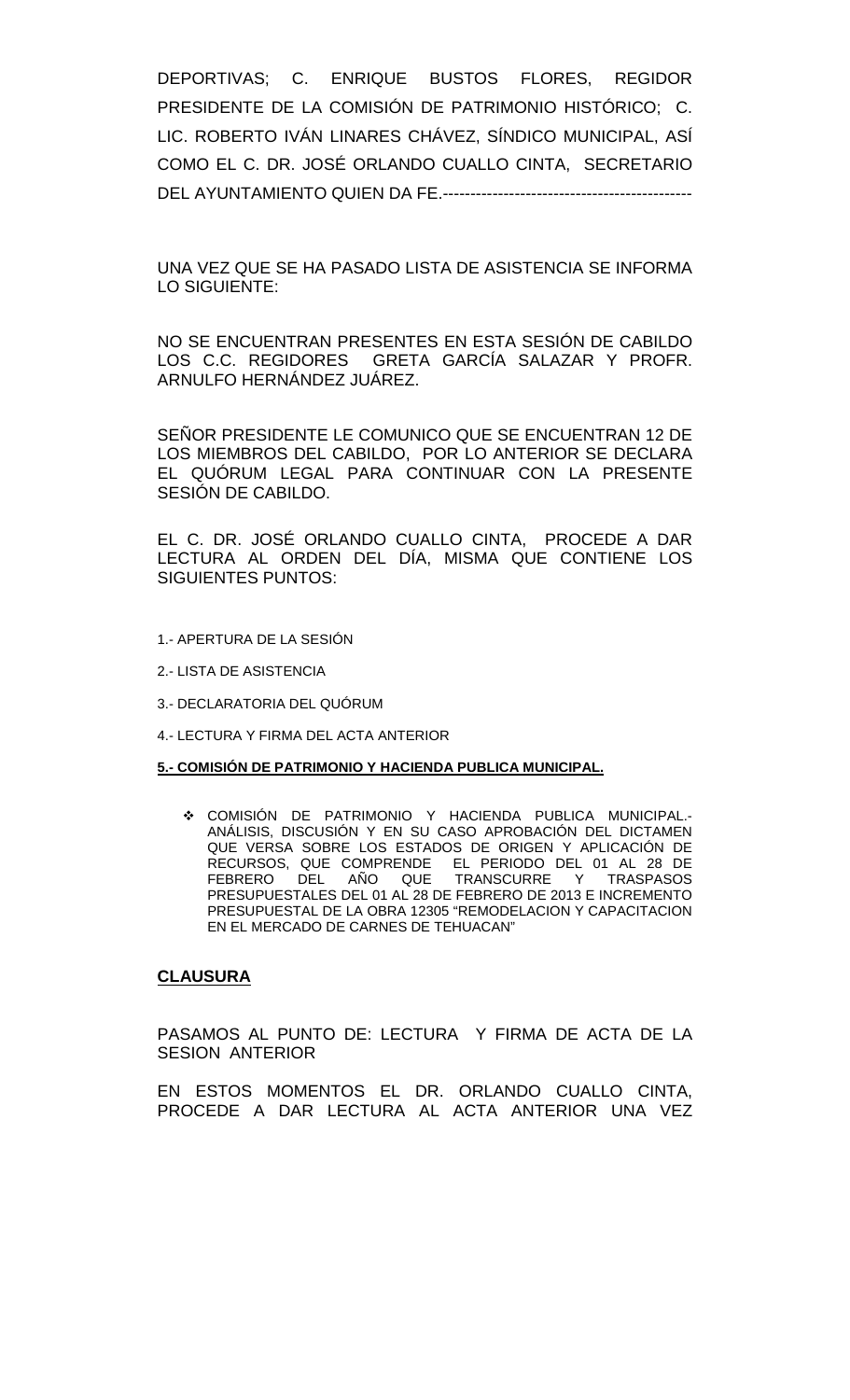### TERMINADA LA LECTURA SE PROCEDE A PASAR A LOS REGIDORES PARA SU FIRMA CORRESPONDIENTE.

**COMISIÓN DE PATRIMONIO Y HACIENDA PÚBLICA MUNICIPAL.- ANÁLISIS, DISCUSIÓN Y EN SU CASO APROBACIÓN DEL DICTAMEN QUE VERSA SOBRE LOS ESTADOS DE ORIGEN Y APLICACIÓN DE RECURSOS, QUE COMPRENDE EL PERIODO DEL 01 AL 28 DE FEBRERO DEL AÑO QUE TRANSCURRE Y TRASPASOS PRESUPUESTALES DEL 01 AL 28 DE FEBRERO DE 2013 E INCREMENTO PRESUPUESTAL DE LA OBRA 12305 "REMODELACION Y CAPACITACION EN EL MERCADO DE CARNES DE TEHUACAN".**

SEÑORA REGIDORA TIENE USTED EL USO DE LA PALABRA.

LA C. GABRIELA BRINGAD DELGADO, PROCEDE A DAR LECTURA AL DICTAMEN CORRESPONDIENTE, MISMO QUE A LA LETRA DICE:

## **"….HONORABLE CABILDO:**

LOS SUSCRITOS REGIDORES GABRIELA BRINGAS DELGADO, GRETA GARCÍA SALAZAR, Y HUGO BOLAÑOS CABRERA, MIEMBROS INTEGRANTES DE LA COMISIÓN DE PATRIMONIO Y HACIENDA PÚBLICA MUNICIPAL DEL H. AYUNTAMIENTO DE TEHUACÁN PUEBLA, EN USO DE LAS FACULTADES QUE NOS CONFIEREN LOS ARTÍCULOS 78 FRACCIÓN XIII, 92 FRACCIONES I, III Y V, DE LA LEY ORGÁNICA MUNICIPAL, Y DE ACUERDO CON LO QUE ESTABLECEN LOS ARTÍCULOS 37 FRACCIÓN IV INCISO A), 38 FRACCIONES I, II, III INCISOS A) B) Y D) DE LA LEY DE FISCALIZACIÓN SUPERIOR Y RENDICIÓN DE CUENTAS PARA EL ESTADO DE PUEBLA, SOMETEMOS A LA CONSIDERACIÓN DE ESTE HONORABLE CUERPO COLEGIADO EL PRESENTE DICTAMEN QUE VERSA SOBRE LOS ESTADOS DE ORIGEN Y APLICACIÓN DE RECURSOS, QUE COMPRENDE EL PERIODO DEL 01 AL 28 DE FEBRERO DEL AÑO QUE TRANSCURRE, Y TRASPASOS PRESUPUESTALES DEL 01 AL 28 DE FEBRERO DE 2013 E INCREMENTO PRESUPUESTAL DE LA OBRA 12305 "REMODELACIÓN Y CAPACITACIÓN EN EL MERCADO DE CARNES DE TEHUACÁN".

# C O N S I D E R A N D O

I. QUE DE CONFORMIDAD CON LAS FRACCIONES II, IV DEL ARTÍCULO 115 DE LA CONSTITUCIÓN POLÍTICA DE LOS ESTADOS UNIDOS MEXICANOS, LOS MUNICIPIOS ESTARÁN INVESTIDOS DE PERSONALIDAD JURÍDICA Y MANEJARÁN SU PATRIMONIO CONFORME A LA LEY, LOS AYUNTAMIENTOS TENDRÁN FACULTADES PARA APROBAR, DE ACUERDO CON LAS LEYES EN MATERIA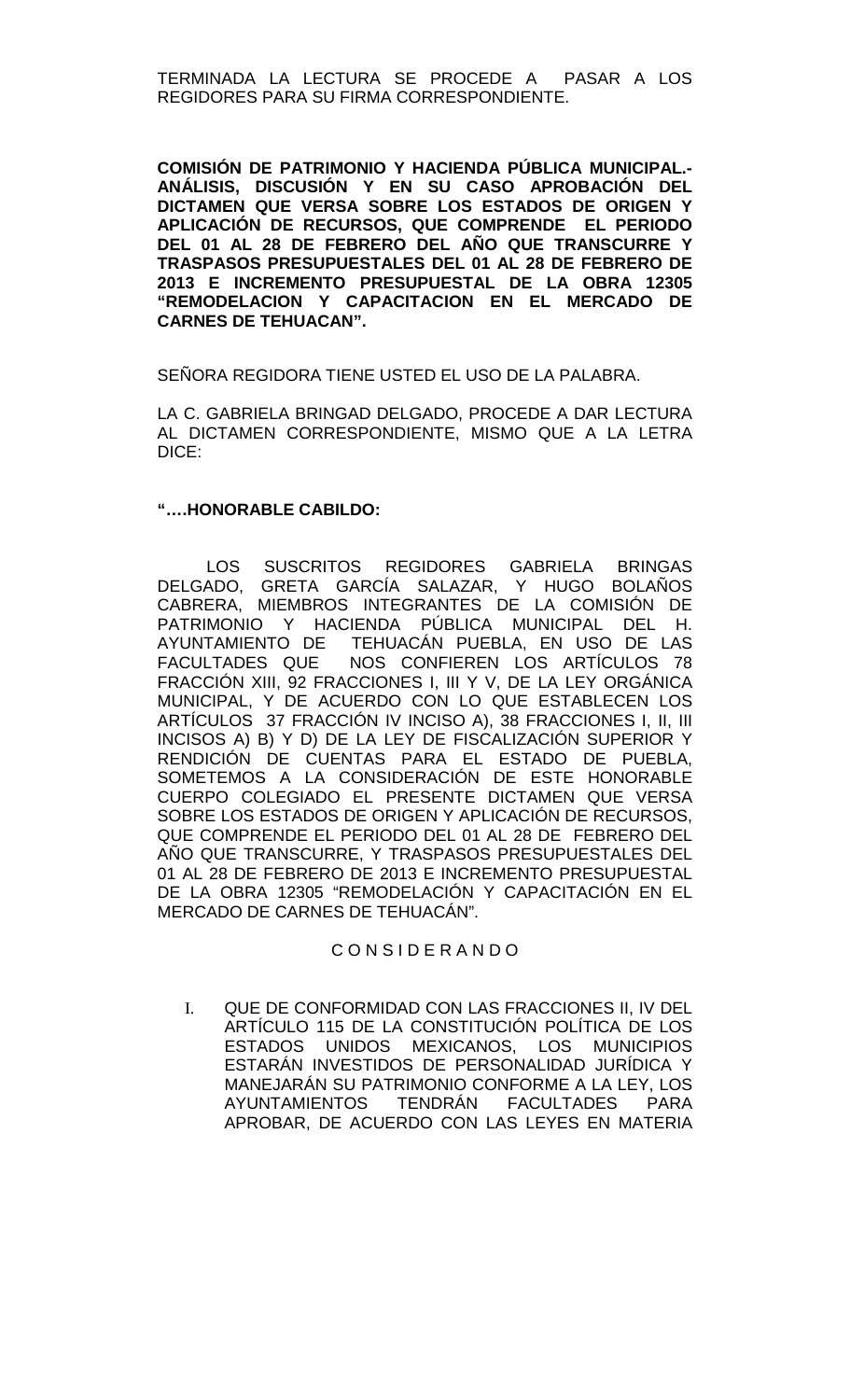MUNICIPAL QUE DEBERÁN EXPEDIR LAS LEGISLATURAS DE LOS ESTADOS, LOS BANDOS DE POLICÍA Y<br>GOBIERNO. LOS REGLAMENTOS. CIRCULARES Y LOS REGLAMENTOS, CIRCULARES Y DISPOSICIONES ADMINISTRATIVAS DE OBSERVANCIA<br>GENERAL DENTRO DE SUS RESPECTIVAS **RESPECTIVAS** JURISDICCIONES, QUE ORGANICE LA ADMINISTRACIÓN<br>PÚBLICA MUNICIPAL. REGULEN LAS MATERIAS, PÚBLICA MUNICIPAL, REGULEN LAS PROCEDIMIENTOS, FUNCIONES Y SERVICIOS PÚBLICOS DE SU COMPETENCIA Y ASEGUREN LA PARTICIPACIÓN CIUDADANA Y VECINAL; ASÍ MISMO LOS MUNICIPIOS ADMINISTRARÁN LIBREMENTE SU HACIENDA, LA CUAL SE FORMARÁ DE LOS RENDIMIENTOS DE LOS BIENES QUE LES PERTENEZCAN, ASÍ COMO DE LAS CONTRIBUCIONES Y OTROS INGRESOS QUE LAS LEGISLATURAS ESTABLEZCAN A SU FAVOR; MISMAS DISPOSICIONES QUE SON TRASLADADAS AL PÁRRAFO PRIMERO DEL ARTÍCULO 103 Y A LA FRACCIÓN III DEL ARTÍCULO 105 DE LA CONSTITUCIÓN POLÍTICA DEL ESTADO LIBRE Y SOBERANO DE PUEBLA, ASÍ COMO AL ARTÍCULO 3 DE LA LEY ORGÁNICA MUNICIPAL;

- II. QUE LA FRACCIÓN XIII DEL ARTÍCULO 78 DE LA LEY ORGÁNICA MUNICIPAL DETERMINA QUE SON ATRIBUCIONES DE LOS AYUNTAMIENTOS REVISAR Y APROBAR EN ACTA CIRCUNSTANCIADA LOS ESTADOS DE ORIGEN Y APLICACIÓN DE RECURSOS, PARA SU REMISIÓN, EN LOS TÉRMINOS QUE SEÑALE LA LEY APLICABLE, AL ÓRGANO DE FISCALIZACIÓN SUPERIOR DEL ESTADO, ACTUALMENTE AUDITORÍA SUPERIOR DEL ESTADO DE PUEBLA.
- III. QUE DE CONFORMIDAD CON EL ARTÍCULO 113 DE LA<br>CONSTITUCIÓN POLÍTICA DEL ESTADO LIBRE Y CONSTITUCIÓN POLÍTICA DEL ESTADO LIBRE SOBERANO DEL ESTADO DE PUEBLA, EL ÓRGANO DE FISCALIZACIÓN SUPERIOR DEL ESTADO, ACTUALMENTE AUDITORIA SUPERIOR DE LA FEDERACIÓN, ES LA UNIDAD DE FISCALIZACIÓN, CONTROL Y EVALUACIÓN, DEPENDIENTE DEL CONGRESO DEL ESTADO, QUE CUENTA CON AUTONOMÍA TÉCNICA Y DE GESTIÓN; ENCARGADA DE REVISAR, SIN EXCEPCIÓN, LA CUENTA DE LAS HACIENDAS PÚBLICAS; EL MANEJO, LA CUSTODIA Y LA APLICACIÓN DE FONDOS Y RECURSOS DE LOS PODERES DEL ESTADO, A TRAVÉS DE LA CUENTA PÚBLICA ESTATAL, DE LOS AYUNTAMIENTOS Y DEMÁS SUJETOS DE REVISIÓN, ASÍ COMO VERIFICAR EL CUMPLIMIENTO DE LOS OBJETIVOS CONTENIDOS EN LOS PLANES Y PROGRAMAS ESTABLECIDOS, EN LOS TÉRMINOS DE LAS LEYES RESPECTIVAS.
- IV. QUE DE CONFORMIDAD CON EL ARTÍCULO 2 FRACCIÓN XXIII DE LA LEY DE FISCALIZACIÓN SUPERIOR Y RENDICIÓN DE CUENTAS PARA EL ESTADO DE PUEBLA, SE SEÑALA ENTRE OTROS A LOS AYUNTAMIENTOS COMO SUJETOS DE REVISIÓN.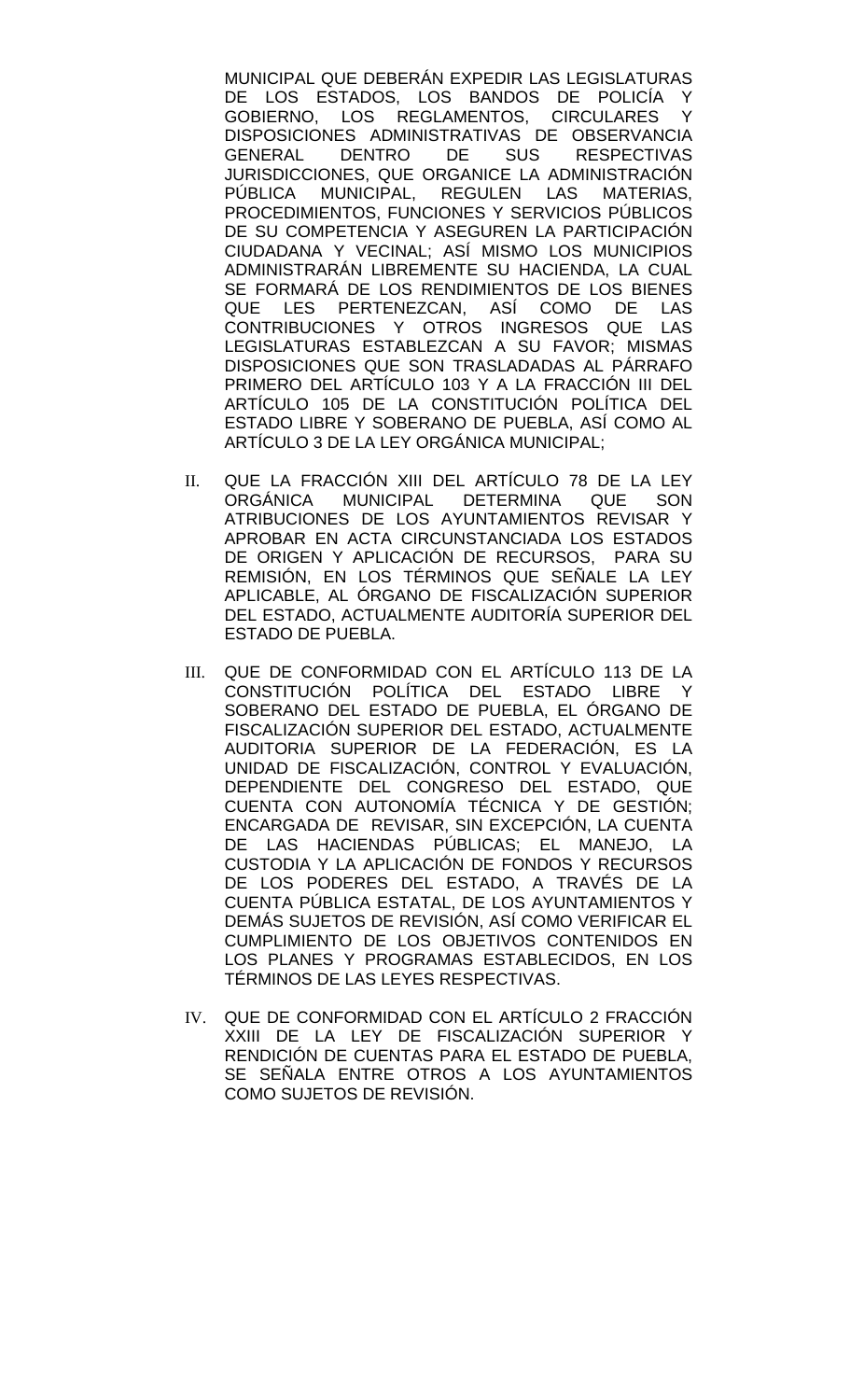V. QUE LA LEY DE FISCALIZACIÓN SUPERIOR Y RENDICIÓN DE CUENTAS PARA EL ESTADO DE PUEBLA DISPONE QUE "PARA LA REVISIÓN Y FISCALIZACIÓN SUPERIOR DE LA CUENTA PÚBLICA, EL ÓRGANO FISCALIZADOR TENDRÁ LAS ATRIBUCIONES SIGUIENTES:

REVISAR EL ESTADO DE ORIGEN Y APLICACIÓN DE RECURSOS QUE EN FORMA MENSUAL DEBERÁN ENTREGAR AL ÓRGANO FISCALIZADOR LOS SUJETOS DE REVISIÓN, ASÍ COMO LAS INSTITUCIONES PÚBLICAS Y PRIVADAS QUE ADMINISTREN RECURSOS FINANCIEROS DEL GOBIERNO DEL ESTADO O DE OTRA FUENTE DE FINANCIAMIENTO QUE AFECTE O MODIFIQUE EL PATRIMONIO PÚBLICO.

- VI. QUE DE CONFORMIDAD CON EL ARTÍCULO 37 FRACCIÓN IV INCISO A), DE LA LEY DE FISCALIZACIÓN SUPERIOR Y RENDICIÓN DE CUENTAS PARA EL ESTADO DE PUEBLA, EL ESTADO DE ORIGEN Y APLICACIÓN DE RECURSOS, DEBERÁ PRESENTARSE ANTE EL ORGANISMO FISCALIZADOR, A TRAVÉS DE QUIENES SEAN O HAYAN SIDO SUS TITULARES O REPRESENTANTES LEGALES, EN LOS TÉRMINOS Y PLAZOS QUE DISPONE DICHO ORDENAMIENTO Y DEMÁS DISPOSICIONES APLICABLES.
- VII. QUE DE LA REVISIÓN EFECTUADA AL ESTADO DE ORIGEN Y APLICACIÓN DE RECURSOS REFERIDO EN EL PROEMIO DEL PRESENTE INSTRUMENTO SE ADVIERTEN EN SU INTEGRACIÓN LOS SIGUIENTES RUBROS:

|                                 |               | <b>ESTADO DE ORIGEN Y APLICACIÓN DE RECURSOS DEL 01 AL 28 DE FEBRERO DE 2013</b> |               |
|---------------------------------|---------------|----------------------------------------------------------------------------------|---------------|
| <b>ORIGEN DE RECURSOS</b>       |               | <b>APLICACIÓN DE RECURSOS</b>                                                    |               |
| <b>IMPUESTOS</b>                | 4,390,400.87  | SERVICIOS PERSONALES                                                             | 12,071,456.26 |
| <b>DERECHOS</b>                 | 2,443,969.47  | <b>MATERIALES Y SUMINISTROS</b>                                                  | 970,252.97    |
| <b>PRODUCTOS</b>                | 413,630.50    | <b>SERVICIOS GENERALES</b>                                                       | 6,921,100.70  |
| <b>APROVECHAMIENTOS</b>         | 1,330,996.30  | SUBSIDIOS, TRANSFERENCIAS Y AYUDAS                                               | 2,668,748.93  |
| <b>PARTICIPACIONES</b>          | 12,596,305.40 | <b>BIENES MUEBLES E INMUEBLES</b>                                                | 0.00          |
| <b>INGRESOS EXTRAORDINARIOS</b> | 7,123,315.17  | <b>OBRA PUBLICA</b>                                                              | 802,553.89    |
| FONDO PARA LA INVERSION PUBLICA | 21,040,565.31 | DEUDA PUBLICA PASIVO CIRCULANTE Y OTROS                                          | 124,603.20    |
| TOTAL DE ORIGEN DE RECURSOS     | 49,339,183.02 | TOTAL DE APLICACIÓN DE RECURSOS                                                  | 23,558,715.95 |
|                                 |               | REMANENTE DEL EJERCICIO                                                          | 25,780,467.07 |
|                                 |               |                                                                                  |               |
|                                 |               | <b>SUMAS IGUALES</b>                                                             | 49,339,183.02 |

QUE UNA VEZ EFECTUADA LA REVISIÓN ÚNICAMENTE DE LA CIFRAS FINALES QUE INTEGRAN EL ESTADO DE ORIGEN Y APLICACIÓN DE RECURSOS, LA COMISIÓN EMITE LA APROBACIÓN DE LAS MISMAS EN EL ENTENDIDO DE QUE ES LA TESORERÍA MUNICIPAL QUIEN REVISA EL DETALLE DE DICHAS CIFRAS Y MUESTRA EL ORIGEN DE LOS RECURSOS, EL DESTINO Y APLICACIÓN DE GASTOS TOTALES DE QUE DISPUSO EL AYUNTAMIENTO POR EL PERIODO COMPRENDIDO DEL 01 AL 28 DE FEBRERO DEL AÑO 2013, RESERVÁNDOSE LA COMISIÓN EL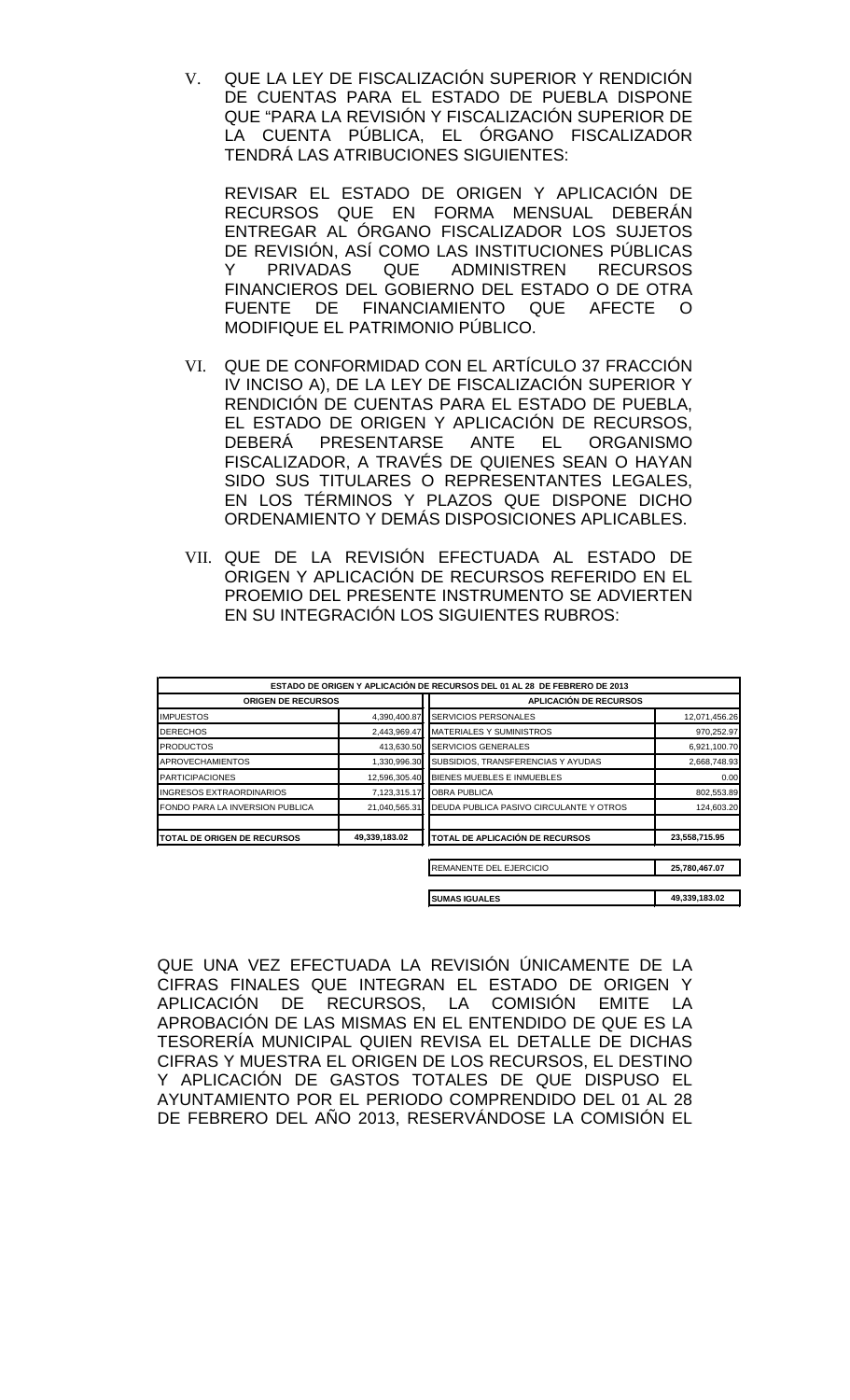DETALLE EN CASO DE CREERLO NECESARIO A TRAVÉS DE LOS MECANISMOS DE CONTROL IMPLEMENTADOS POR EL AYUNTAMIENTO Y EN LAS REVISIONES QUE POR LEY HACE LA AUDITORIA SUPERIOR DEL ESTADO.

VIII. QUE EFECTUADA LA REVISIÓN A LOS TRASPASOS PRESUPUESTALES CORRESPONDIENTE AL PERIODO COMPRENDIDO DEL 01 AL 28 DE FEBRERO DEL MISMO AÑO, SE APERCIBE EL RESULTADO FINANCIERO OBTENIDO QUE ES EL SIGUIENTE:

| Número       | Nombre                                             | Traspasos<br>Recibidos | Traspasos<br>Otorgados |
|--------------|----------------------------------------------------|------------------------|------------------------|
|              | 100011001104 SUELDOS AL PERSONAL DE CONFIANZA      | 9,334.00               | 9,334.00               |
| 100011001106 | SUELDOS AL PERSONAL DE BASE                        | 1,231,155.13           | 0.00                   |
| 100012001202 | SALARIOS AL PERSONAL EVENTUAL                      | 64,383.00              | 0.00                   |
| 100013001305 | PRIMAS DE VACACIONES Y DOMINICAL                   | 38,774.03              | 0.00                   |
| 100013001317 | LIQ. POR INDEM. Y POR SUELDOS Y SAL. CAÍ           | 39,381.12              | 39,381.12              |
| 100013001350 | <b>COMPENSACIONES EXTRAORDINARIAS</b>              | 88,951.71              | 68,150.00              |
| 100015001507 | <b>OTRAS PRESTACIONES</b>                          | 8,728.00               | 2,940.00               |
| 200021002105 | MATERIALES Y ÚTILES DE IMPRESIÓN Y<br><b>REPRO</b> | 54.17                  | 0.00                   |
| 200022002201 | ALIMENTACIÓN DE PERSONAS                           | 15,881.00              | 426.00                 |
|              | REFACCIONES, ACCESORIOS Y                          |                        |                        |
| 200023002302 | HERRAMIENTAS                                       | 35,094.42              | 0.00                   |
|              | <b>MEDICINAS Y PRODUCTOS</b>                       |                        |                        |
| 200025002503 | <b>FARMACÉUTICOS</b>                               | 1,412.52               | 0.00                   |
| 200027002701 | VESTUARIO, UNIFORMES Y BLANCOS                     | 2,308.40               | 0.00                   |
| 200027002702 | PRENDAS DE PROTECCIÓN                              | 502,290.56             | 0.00                   |
| 200027002703 | <b>ARTÍCULOS DEPORTIVOS</b>                        | 6,090.00               | 0.00                   |
| 300031003103 | SERVICIO TELEFÓNICO                                | 50.00                  | 0.00                   |
| 300031003104 | SERVICIO DE ENERGÍA ELÉCTRICA                      | 0.00                   | 8,731,148.53           |
| 300032003201 | ARRENDAMIENTO DE EDIFICIOS Y LOCALES               | 11,132.59              | 0.00                   |
| 300032003204 | ARRENDAMIENTO DE EQUIPO Y BIENES INF.              | 66.00                  | 0.00                   |
| 300032003205 | ARRENDAMIENTO DE VEHÍCULOS                         | 1,600.00               | 0.00                   |
| 300032003206 | ARRENDAMIENTOS ESPECIALES                          | 13,825.50              | 0.00                   |
| 300033003301 | <b>ASESORÍAS</b>                                   | 16,800.00              | 0.00                   |
| 300033003302 | SERVICIOS DE INFORMÁTICA                           | 23,896.41              | 0.00                   |
| 300034003403 | SERVICIOS BANCARIOS Y FINANCIEROS                  | 2,040.70               | 2,040.70               |
| 300034003407 | <b>OTROS IMPUESTOS Y DERECHOS</b>                  | 535,513.75             | 0.00                   |
|              | 300034003413   SERVICIOS DE LIMPIA                 | 2,326,961.30           | 0.00                   |
| 300035003501 | MANT. Y CONSERVACIÓN DE MOB. Y<br><b>EQUIPO</b>    | 11,850.28              | 0.00                   |
|              | MANT. Y CONSERV. DE BIENES                         |                        |                        |
| 300035003502 | <b>INFORMÁTICOS</b>                                | 264,827.18             | 0.00                   |
|              | DE EQUIPO Y APARATOS DE                            |                        |                        |
| 300035003506 | COMUNICACIÓN                                       | 19,331.40              | 0.00                   |
| 300035003507 | SERV. DE LAVAN., LIMP., HIGIENE Y FUM.             | 3,480.00               | 0.00                   |
| 300036003601 | GASTOS DE PROPAGANDA E IMAGEN INST.                | 16,531.68              | 0.00                   |
| 300036003602 | <b>IMPRESIONES OFICIALES</b>                       | 162,000.00             | 0.00                   |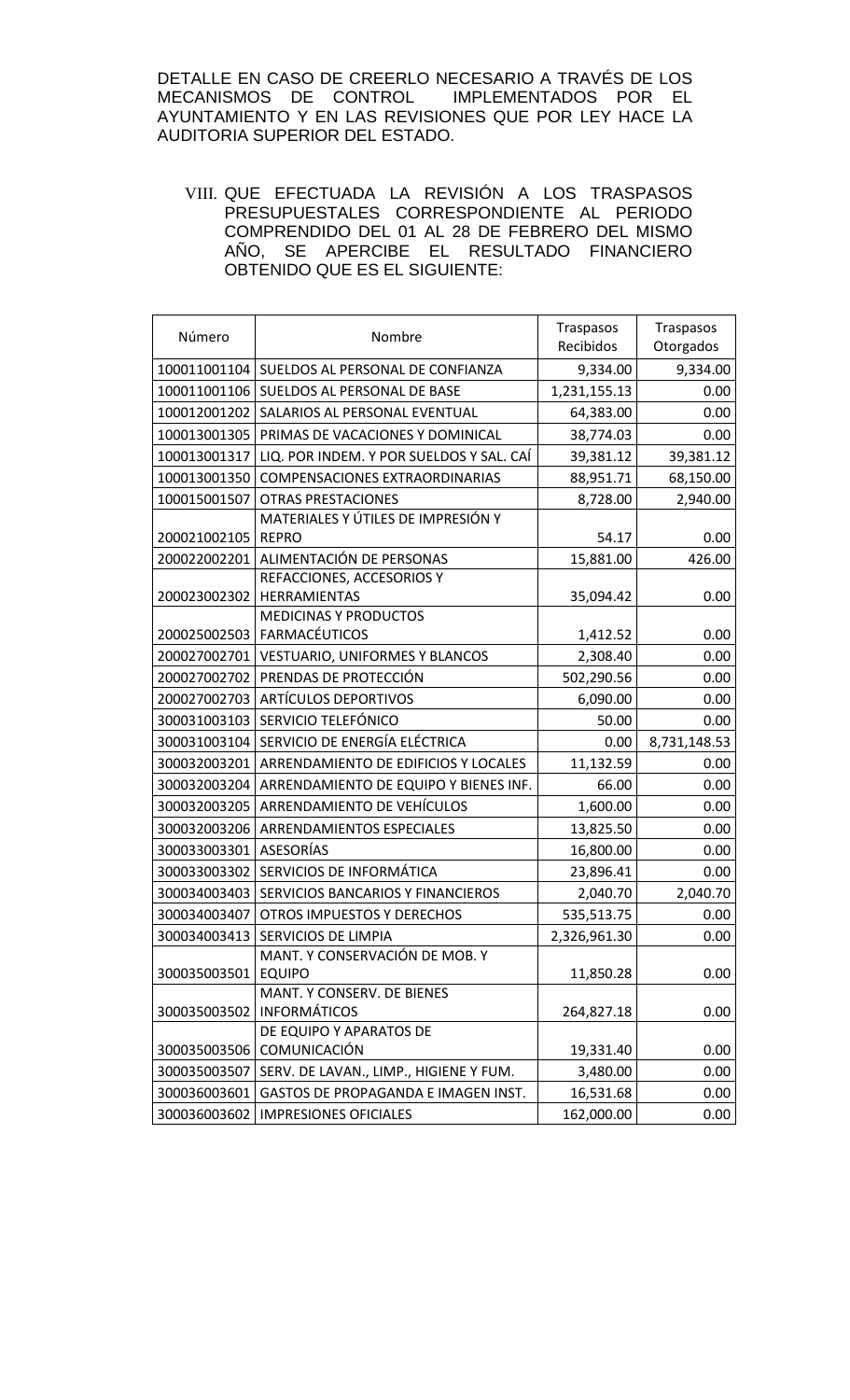| 300037003701 | PASAJES NACIONALES                        | 2,741.00     | 2,209.00                      |
|--------------|-------------------------------------------|--------------|-------------------------------|
| 300037003702 | VIÁTICOS NACIONALES                       | 3,761.64     | 2,731.20                      |
| 300038003802 | <b>GASTOS DE ORDEN SOCIAL</b>             | 1,413,987.80 | 1,413,987.80                  |
| 400041004105 | AYUDAS CULTURALES Y SOCIALES              | 116,334.60   | 0.00                          |
| 400041004151 | A LA SALUD PÚBLICA                        | 1,433.35     | 1,433.35                      |
| 400041004155 | AL OOSELITE                               | 180,000.00   | 0.00                          |
| 400042004201 | AYUDAS CULTURALES Y SOCIALES              | 13,901.50    | 0.00                          |
| 400042004202 | A INSTITUCIONES DE EDUCACIÓN              | 82,491.76    | 0.00                          |
| 400042004204 | AL DIF                                    | 1,960.00     | 1,960.00                      |
| 400042004205 | AL CERESO                                 | 845,562.00   | 0.00                          |
| 500052005206 | <b>BIENES INFORMÁTICOS</b>                | 2,035,220.00 | 0.00                          |
| 600061006103 | ELECTRIFICACIÓN                           | 0.00         | 2,503,000.00                  |
| 600061006104 | URBANIZACIÓN                              | 4,107,920.90 | 4,413,594.82                  |
| 600061006107 | INFRAESTRUCTURA EDUCATIVA                 | 279,594.06   | 106,507.72                    |
| 600061006115 | <b>EDIFICIOS PÚBLICOS</b>                 | 213,015.44   | 106,507.72                    |
| 600061006123 | PLAZAS, JARDINES Y MONUMENTOS             | 0.00         | 30,000.00                     |
| 600061006126 | <b>MERCADOS</b>                           | 2,503,000.00 | 0.00                          |
| 600061006134 | <b>CLORACIÓN DE AGUA</b>                  | 1,530,000.00 | 1,530,000.00                  |
| 600061006138 | OBLIGACIONES FINANCIERAS DEUDA<br>PÚBLICA | 0.00         | 15,000.00                     |
|              | PROGRAMA DE DES. INSTITUCIONAL            |              |                               |
| 600061006147 | <b>MUNICIPAL</b>                          | 0.00         | 22,000.00                     |
| 600061006148 | <b>OTRAS DEDUCCIONES</b>                  | 77,402.56    | 402.56                        |
| 900099009903 | DEV. DE ING. PERC. INDEB. EN EJ. FIS. AN  | 140,683.06   | 0.00                          |
|              |                                           |              |                               |
| TOTAL:       |                                           |              | 19,002,754.52   19,002,754.52 |

- IX. QUE UNA VEZ EFECTUADA LA REVISIÓN DEL INCREMENTO PRESUPUESTAL A LA OBRA 12305 "REMODELACIÓN Y CAPACITACIÓN EN EL MERCADO DE CARNES DE TEHUACÁN" AL 28 DE FEBRERO POR UN IMPORTE DE \$9'185,720.66 (NUEVE MILLONES CIENTO OCHENTA Y CINCO MIL SETECIENTOS VEINTE PESOS 66/100 M.N.)
- X. QUE UNA VEZ EFECTUADA LA REVISIÓN DEL ESTADO DE ORIGEN Y APLICACIÓN DE RECURSOS, LA COMISIÓN EMITE LA APROBACIÓN DEL MISMO POR EL EJERCICIO DEL MANEJO DE RECURSOS QUE REALIZÓ LA TESORERÍA MUNICIPAL EN LOS LAPSOS CONSIGNADOS, DEL CUAL SE ANEXA UN TANTO DEL MISMO PARA QUE CONSTE EL APÉNDICE CORRESPONDIENTE.
- XI. QUE UNA VEZ EFECTUADA LA REVISIÓN AL REPORTE DE TRASPASOS PRESUPUESTALES, POR EL PERIODO COMPRENDIDO DEL 01 AL 28 DE FEBRERO DE 2013, POR LO TANTO Y EN TALES CIRCUNSTANCIAS ESTA COMISIÓN EMITE EL SIGUIENTE:

# D I C T A M E N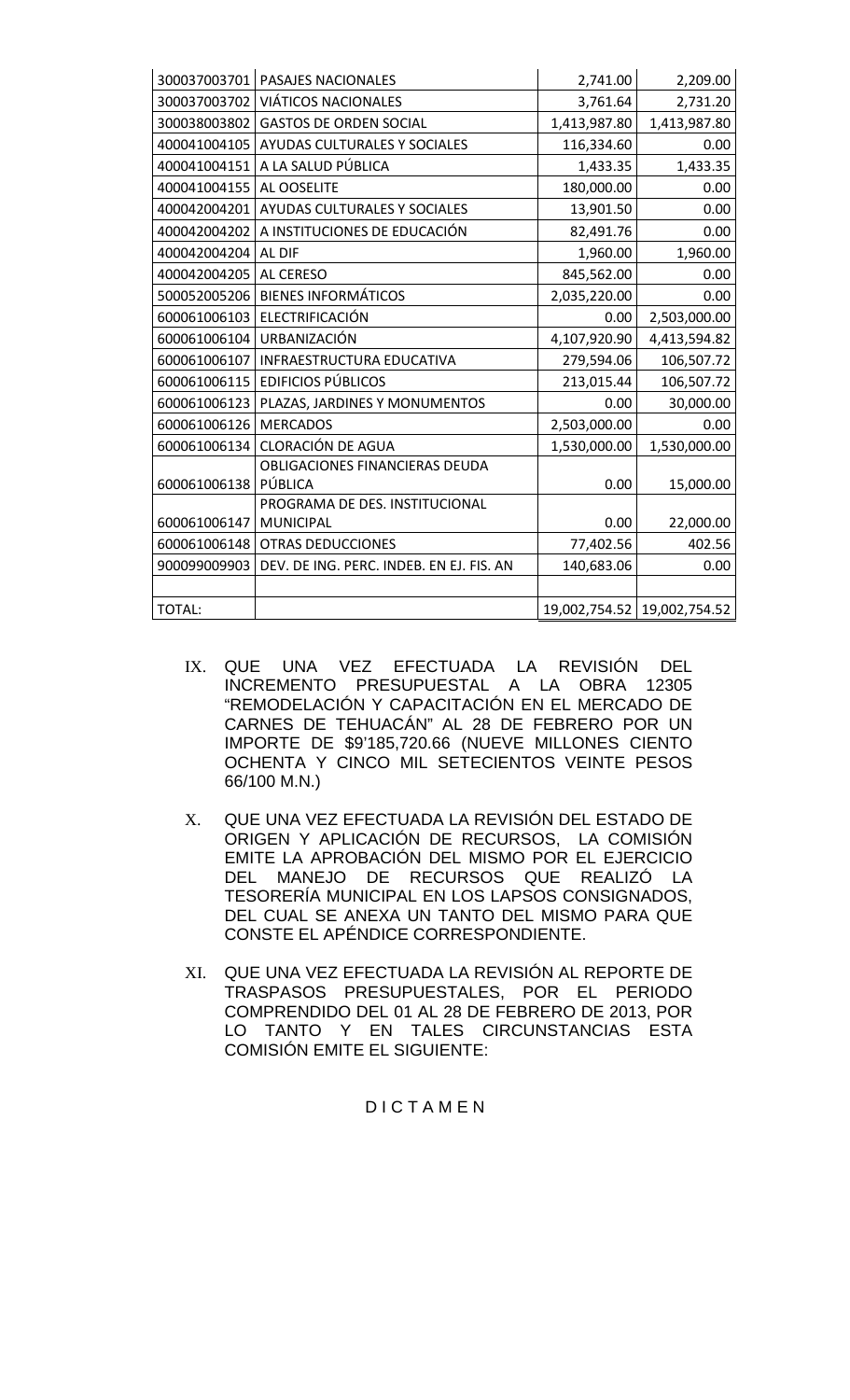PRIMERO.- QUE SE APRUEBE EL ESTADO DE ORIGEN Y APLICACIÓN DE RECURSOS QUE COMPRENDE EL EJERCICIO DE LOS RECURSOS PÚBLICOS POR EL LAPSO COMPRENDIDO DEL 01 AL 28 DE FEBRERO DEL AÑO 2013, MANIFESTANDO CON ELLO QUE DICHO ESTADO FINANCIERO MUESTRA UNA FORMA RAZONABLE DE LA ADMINISTRACIÓN DEL ERARIO PÚBLICO EJERCIDO.

SEGUNDO.- SE APRUEBEN CADA UNO DE LOS TRASPASOS PRESUPUESTALES, POR EL PERIODO COMPRENDIDO DEL 01 AL 28 DE FEBRERO DE 2013.

TERCERO.- SE APRUEBE EL INCREMENTO PRESUPUESTAL POR EL IMPORTE DE \$9'185,720.66 (NUEVE MILLONES CIENTO OCHENTA Y CINCO MIL SETECIENTOS VEINTE PESOS 66/100 M.N.) DE LA OBRA 12305 "REMODELACIÓN Y CAPACITACIÓN EN EL MERCADO DE CARNES DE TEHUACÁN"

CUARTO.- SE REMITA UNA COPIA A LA AUDITORIA SUPERIOR DEL ESTADO DE PUEBLA.- ATENTAMENTE.- TEHUACAN, PUEBLA A 19 DE MARZO DE 2013.- COMISION DE PATRIMONIO Y HACIENDA PÚBLICA MUNICIPAL.- GABRIELA BRINGAS DELGADO.- PRESIDENTA.- GRETA GARCIA SALAZAR.- MIEMBRO.- HUGO BOLAÑOS CABRERA.- MIEMBRO.- FIRMAS ILEGIBLES…"

SE ENCUENTRA PRESENTE EN ESTA SESIÓN EL C.P. GERARDO GONZALEZ PIOQUINTO, DIRECTOR DE EGRESOS, QUIEN PROCEDE A DAR UNA AMPLIA EXPLICACIÓN AL RESPECTO.

SEÑOR PRESIDENTE MUNICIPAL, REGIDORES Y SINDICO MUNICIPAL, EN VOTACIÓN SE LES CONSULTA SI SE APRUEBA LA PROPUESTA PRESENTADA EN CUESTIÓN, LOS QUE ESTÉN POR LA AFIRMATIVA SÍRVANSE MANIFESTARLO LEVANTANDO LA MANO.

LOS CIUDADANOS REGIDORES, ISAAC AGUILAR SANCHEZ Y ENRIQUE BUSTOS FLORES, EMITEN SU VOTO EN CONTRA, POR LO QUE EL C. JOSÉ ORLANDO CUALLO CINTA, LES PREGUNTA SI TIENEN ALGUN ARGUMENTO AL RESPECTO, MANIFESTANDO LO SIGUIENTE:

EL C. REGIDOR ISAAC AGUILAR SANCHEZ Y EL C. REGIDOR ENRIQUE BUSTOS FLORES MANIFIESTAN QUE NO TIENEN ARGUMENTO ALGUNO.

HABIÉNDOSE ANALIZADO AMPLIAMENTE EL CONTENIDO DEL DICTAMEN DE REFERENCIA, POR MAYORÍA CON 10 VOTOS A FAVOR, POR PARTE DE LOS INTEGRANTES DEL HONORABLE CABILDO, ASI COMO 2 VOTOS EN CONTRA POR PARTE DE LOS C. C. REGIDORES, ISAAC AGUILAR SANCHEZ Y ENRIQUE BUSTOS FLORES, SE DETERMINA EL SIGUIENTE: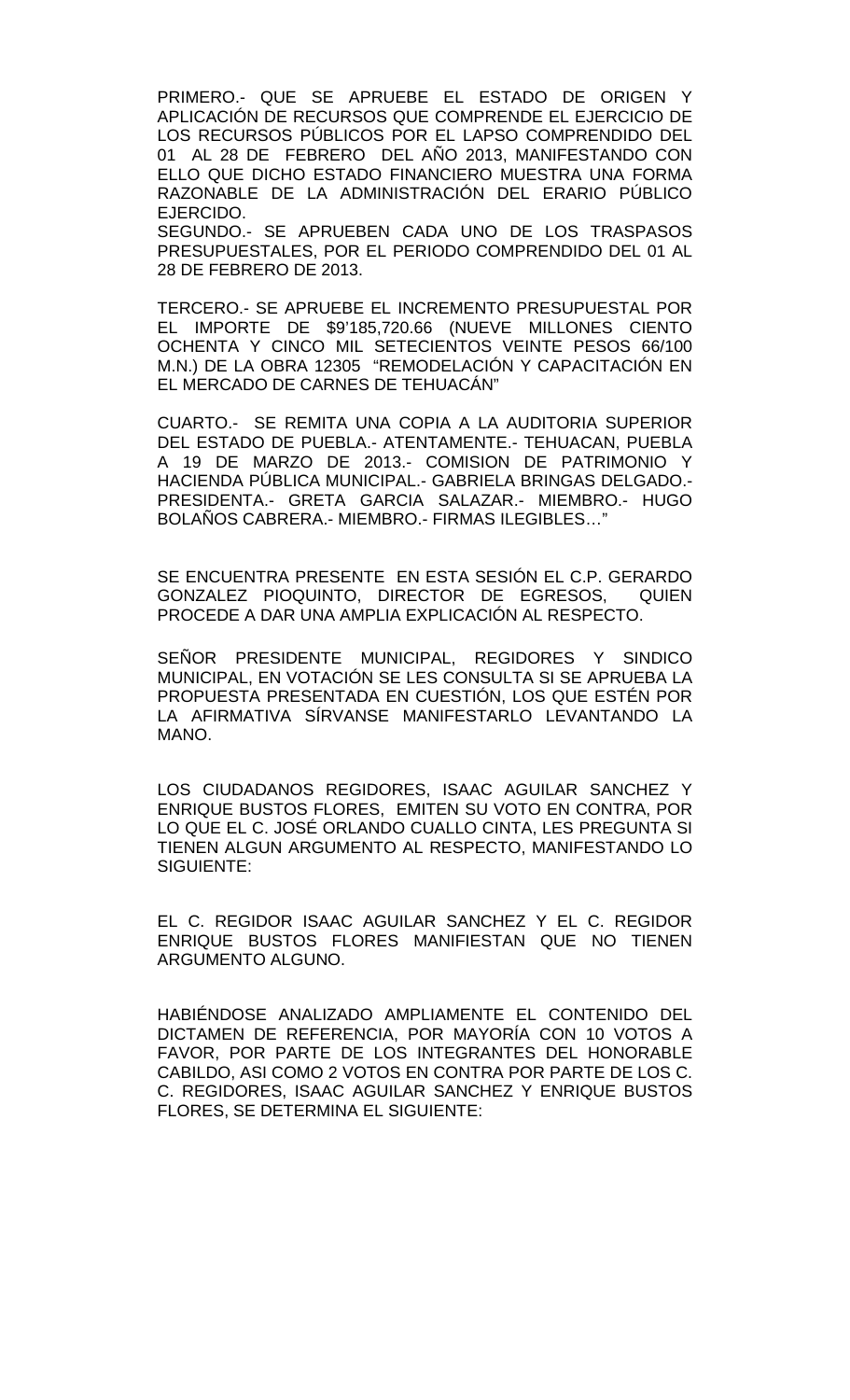# **A C U E R D O**

**PRIMERO.-** SE APRUEBA EL ESTADO DE ORIGEN Y APLICACIÓN DE RECURSOS QUE COMPRENDE EL EJERCICIO DE LOS RECURSOS PÚBLICOS POR EL LAPSO COMPRENDIDO DEL 01 AL 28 DE FEBRERO DEL AÑO 2013, MANIFESTANDO CON ELLO QUE DICHO ESTADO FINANCIERO MUESTRA UNA FORMA RAZONABLE DE LA ADMINISTRACIÓN DEL ERARIO PÚBLICO EJERCIDO, MISMO QUE ARROJA LO SIGUIENTE:

|                                    |               | ESTADO DE ORIGEN Y APLICACIÓN DE RECURSOS DEL 01 AL 28 DE FEBRERO DE 2013 |               |
|------------------------------------|---------------|---------------------------------------------------------------------------|---------------|
| <b>ORIGEN DE RECURSOS</b>          |               | <b>APLICACIÓN DE RECURSOS</b>                                             |               |
| <b>IMPUESTOS</b>                   | 4,390,400.87  | <b>SERVICIOS PERSONALES</b>                                               | 12,071,456.26 |
| <b>DERECHOS</b>                    | 2,443,969.47  | <b>MATERIALES Y SUMINISTROS</b>                                           | 970,252.97    |
| <b>PRODUCTOS</b>                   | 413.630.50    | <b>SERVICIOS GENERALES</b>                                                | 6,921,100.70  |
| <b>APROVECHAMIENTOS</b>            | 1,330,996.30  | SUBSIDIOS, TRANSFERENCIAS Y AYUDAS                                        | 2,668,748.93  |
| <b>PARTICIPACIONES</b>             | 12,596,305.40 | BIENES MUEBLES E INMUEBLES                                                | 0.00          |
| INGRESOS EXTRAORDINARIOS           | 7,123,315.17  | <b>OBRA PUBLICA</b>                                                       | 802,553.89    |
| FONDO PARA LA INVERSION PUBLICA    | 21,040,565.31 | DEUDA PUBLICA PASIVO CIRCULANTE Y OTROS                                   | 124,603.20    |
| <b>TOTAL DE ORIGEN DE RECURSOS</b> | 49,339,183.02 | TOTAL DE APLICACIÓN DE RECURSOS                                           | 23,558,715.95 |
|                                    |               | REMANENTE DEL EJERCICIO                                                   | 25,780,467.07 |
|                                    |               | <b>SUMAS IGUALES</b>                                                      | 49,339,183.02 |

**SEGUNDO.-** SE APRUEBAN CADA UNO DE LOS TRASPASOS PRESUPUESTALES, POR EL PERIODO COMPRENDIDO DEL 01 AL 28 DE FEBRERO DE 2013.

| Número       | Nombre                                | Traspasos<br>Recibidos | Traspasos<br>Otorgados |
|--------------|---------------------------------------|------------------------|------------------------|
| 100011001104 | SUELDOS AL PERSONAL DE CONFIANZA      | 9,334.00               | 9,334.00               |
| 100011001106 | SUELDOS AL PERSONAL DE BASE           | 1,231,155.13           | 0.00                   |
| 100012001202 | SALARIOS AL PERSONAL EVENTUAL         | 64,383.00              | 0.00                   |
| 100013001305 | PRIMAS DE VACACIONES Y DOMINICAL      | 38,774.03              | 0.00                   |
|              | LIQ. POR INDEM. Y POR SUELDOS Y SAL.  |                        |                        |
| 100013001317 | CAÍ                                   | 39,381.12              | 39,381.12              |
| 100013001350 | <b>COMPENSACIONES EXTRAORDINARIAS</b> | 88,951.71              | 68,150.00              |
| 100015001507 | <b>OTRAS PRESTACIONES</b>             | 8,728.00               | 2,940.00               |
|              | MATERIALES Y ÚTILES DE IMPRESIÓN Y    |                        |                        |
| 200021002105 | <b>REPRO</b>                          | 54.17                  | 0.00                   |
| 200022002201 | ALIMENTACIÓN DE PERSONAS              | 15,881.00              | 426.00                 |
|              | REFACCIONES, ACCESORIOS Y             |                        |                        |
| 200023002302 | <b>HERRAMIENTAS</b>                   | 35,094.42              | 0.00                   |
|              | <b>MEDICINAS Y PRODUCTOS</b>          |                        |                        |
| 200025002503 | <b>FARMACÉUTICOS</b>                  | 1,412.52               | 0.00                   |
| 200027002701 | VESTUARIO, UNIFORMES Y BLANCOS        | 2,308.40               | 0.00                   |
| 200027002702 | PRENDAS DE PROTECCIÓN                 | 502,290.56             | 0.00                   |
| 200027002703 | <b>ARTÍCULOS DEPORTIVOS</b>           | 6,090.00               | 0.00                   |
| 300031003103 | SERVICIO TELEFÓNICO                   | 50.00                  | 0.00                   |
| 300031003104 | SERVICIO DE ENERGÍA ELÉCTRICA         | 0.00                   | 8,731,148.53           |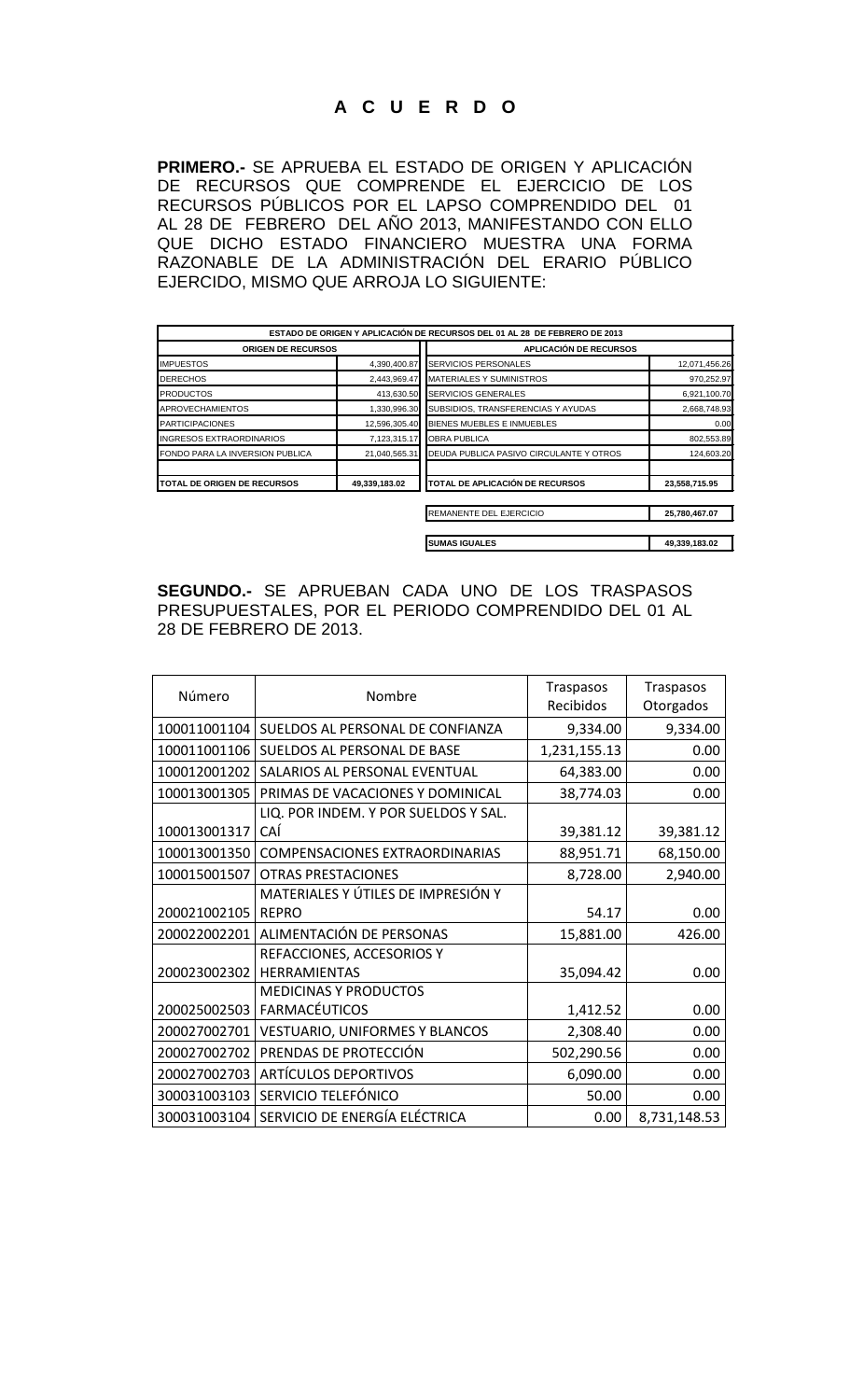| ARRENDAMIENTO DE EDIFICIOS Y<br>300032003201<br>11,132.59<br><b>LOCALES</b><br>0.00<br>ARRENDAMIENTO DE EQUIPO Y BIENES<br>300032003204<br>INF.<br>66.00<br>0.00<br>ARRENDAMIENTO DE VEHÍCULOS<br>300032003205<br>1,600.00<br>0.00<br>300032003206<br>ARRENDAMIENTOS ESPECIALES<br>0.00<br>13,825.50<br><b>ASESORÍAS</b><br>300033003301<br>0.00<br>16,800.00<br>SERVICIOS DE INFORMÁTICA<br>300033003302<br>23,896.41<br>0.00<br>300034003403<br>SERVICIOS BANCARIOS Y FINANCIEROS<br>2,040.70<br>2,040.70<br>300034003407<br>OTROS IMPUESTOS Y DERECHOS<br>535,513.75<br>0.00 |
|---------------------------------------------------------------------------------------------------------------------------------------------------------------------------------------------------------------------------------------------------------------------------------------------------------------------------------------------------------------------------------------------------------------------------------------------------------------------------------------------------------------------------------------------------------------------------------|
|                                                                                                                                                                                                                                                                                                                                                                                                                                                                                                                                                                                 |
|                                                                                                                                                                                                                                                                                                                                                                                                                                                                                                                                                                                 |
|                                                                                                                                                                                                                                                                                                                                                                                                                                                                                                                                                                                 |
|                                                                                                                                                                                                                                                                                                                                                                                                                                                                                                                                                                                 |
|                                                                                                                                                                                                                                                                                                                                                                                                                                                                                                                                                                                 |
|                                                                                                                                                                                                                                                                                                                                                                                                                                                                                                                                                                                 |
|                                                                                                                                                                                                                                                                                                                                                                                                                                                                                                                                                                                 |
|                                                                                                                                                                                                                                                                                                                                                                                                                                                                                                                                                                                 |
|                                                                                                                                                                                                                                                                                                                                                                                                                                                                                                                                                                                 |
| 300034003413<br>SERVICIOS DE LIMPIA<br>2,326,961.30<br>0.00                                                                                                                                                                                                                                                                                                                                                                                                                                                                                                                     |
| MANT. Y CONSERVACIÓN DE MOB. Y                                                                                                                                                                                                                                                                                                                                                                                                                                                                                                                                                  |
| 300035003501<br><b>EQUIPO</b><br>0.00<br>11,850.28                                                                                                                                                                                                                                                                                                                                                                                                                                                                                                                              |
| MANT. Y CONSERV. DE BIENES                                                                                                                                                                                                                                                                                                                                                                                                                                                                                                                                                      |
| <b>INFORMÁTICOS</b><br>300035003502<br>264,827.18<br>0.00                                                                                                                                                                                                                                                                                                                                                                                                                                                                                                                       |
| DE EQUIPO Y APARATOS DE<br>300035003506<br><b>COMUNICACIÓN</b>                                                                                                                                                                                                                                                                                                                                                                                                                                                                                                                  |
| 19,331.40<br>0.00                                                                                                                                                                                                                                                                                                                                                                                                                                                                                                                                                               |
| SERV. DE LAVAN., LIMP., HIGIENE Y FUM.<br>300035003507<br>3,480.00<br>0.00<br><b>GASTOS DE PROPAGANDA E IMAGEN</b>                                                                                                                                                                                                                                                                                                                                                                                                                                                              |
| 300036003601<br>INST.<br>16,531.68<br>0.00                                                                                                                                                                                                                                                                                                                                                                                                                                                                                                                                      |
| 300036003602<br><b>IMPRESIONES OFICIALES</b><br>162,000.00<br>0.00                                                                                                                                                                                                                                                                                                                                                                                                                                                                                                              |
| 300037003701<br>PASAJES NACIONALES<br>2,741.00<br>2,209.00                                                                                                                                                                                                                                                                                                                                                                                                                                                                                                                      |
| 300037003702<br><b>VIÁTICOS NACIONALES</b><br>3,761.64<br>2,731.20                                                                                                                                                                                                                                                                                                                                                                                                                                                                                                              |
| 300038003802<br><b>GASTOS DE ORDEN SOCIAL</b><br>1,413,987.80<br>1,413,987.80                                                                                                                                                                                                                                                                                                                                                                                                                                                                                                   |
| 400041004105<br>AYUDAS CULTURALES Y SOCIALES<br>116,334.60<br>0.00                                                                                                                                                                                                                                                                                                                                                                                                                                                                                                              |
| 400041004151<br>A LA SALUD PÚBLICA<br>1,433.35<br>1,433.35                                                                                                                                                                                                                                                                                                                                                                                                                                                                                                                      |
| 400041004155<br>AL OOSELITE<br>180,000.00<br>0.00                                                                                                                                                                                                                                                                                                                                                                                                                                                                                                                               |
| 400042004201<br>13,901.50<br>AYUDAS CULTURALES Y SOCIALES<br>0.00                                                                                                                                                                                                                                                                                                                                                                                                                                                                                                               |
| 400042004202<br>A INSTITUCIONES DE EDUCACIÓN<br>82,491.76<br>0.00                                                                                                                                                                                                                                                                                                                                                                                                                                                                                                               |
| 400042004204<br>AL DIF<br>1,960.00<br>1,960.00                                                                                                                                                                                                                                                                                                                                                                                                                                                                                                                                  |
| 400042004205<br>AL CERESO<br>0.00                                                                                                                                                                                                                                                                                                                                                                                                                                                                                                                                               |
| 845,562.00<br><b>BIENES INFORMÁTICOS</b><br>500052005206<br>2,035,220.00<br>0.00                                                                                                                                                                                                                                                                                                                                                                                                                                                                                                |
| ELECTRIFICACIÓN<br>2,503,000.00<br>600061006103<br>0.00                                                                                                                                                                                                                                                                                                                                                                                                                                                                                                                         |
| URBANIZACIÓN<br>600061006104<br>4,107,920.90                                                                                                                                                                                                                                                                                                                                                                                                                                                                                                                                    |
| 4,413,594.82                                                                                                                                                                                                                                                                                                                                                                                                                                                                                                                                                                    |
| 600061006107<br>INFRAESTRUCTURA EDUCATIVA<br>279,594.06<br>106,507.72                                                                                                                                                                                                                                                                                                                                                                                                                                                                                                           |
| 600061006115<br><b>EDIFICIOS PÚBLICOS</b><br>106,507.72<br>213,015.44                                                                                                                                                                                                                                                                                                                                                                                                                                                                                                           |
| 600061006123<br>PLAZAS, JARDINES Y MONUMENTOS<br>30,000.00<br>0.00                                                                                                                                                                                                                                                                                                                                                                                                                                                                                                              |
| 600061006126<br><b>MERCADOS</b><br>2,503,000.00<br>0.00                                                                                                                                                                                                                                                                                                                                                                                                                                                                                                                         |
| <b>CLORACIÓN DE AGUA</b><br>600061006134<br>1,530,000.00<br>1,530,000.00                                                                                                                                                                                                                                                                                                                                                                                                                                                                                                        |
| OBLIGACIONES FINANCIERAS DEUDA<br>PÚBLICA<br>600061006138<br>0.00<br>15,000.00                                                                                                                                                                                                                                                                                                                                                                                                                                                                                                  |
| PROGRAMA DE DES. INSTITUCIONAL                                                                                                                                                                                                                                                                                                                                                                                                                                                                                                                                                  |
| 600061006147<br><b>MUNICIPAL</b><br>0.00<br>22,000.00                                                                                                                                                                                                                                                                                                                                                                                                                                                                                                                           |
| 77,402.56<br>600061006148<br><b>OTRAS DEDUCCIONES</b><br>402.56                                                                                                                                                                                                                                                                                                                                                                                                                                                                                                                 |
|                                                                                                                                                                                                                                                                                                                                                                                                                                                                                                                                                                                 |
|                                                                                                                                                                                                                                                                                                                                                                                                                                                                                                                                                                                 |
| 900099009903<br>DEV. DE ING. PERC. INDEB. EN EJ. FIS. AN<br>140,683.06<br>0.00                                                                                                                                                                                                                                                                                                                                                                                                                                                                                                  |

**TERCERO.-** SE APRUEBA EL INCREMENTO PRESUPUESTAL POR EL IMPORTE DE \$9'185,720.66 (NUEVE MILLONES CIENTO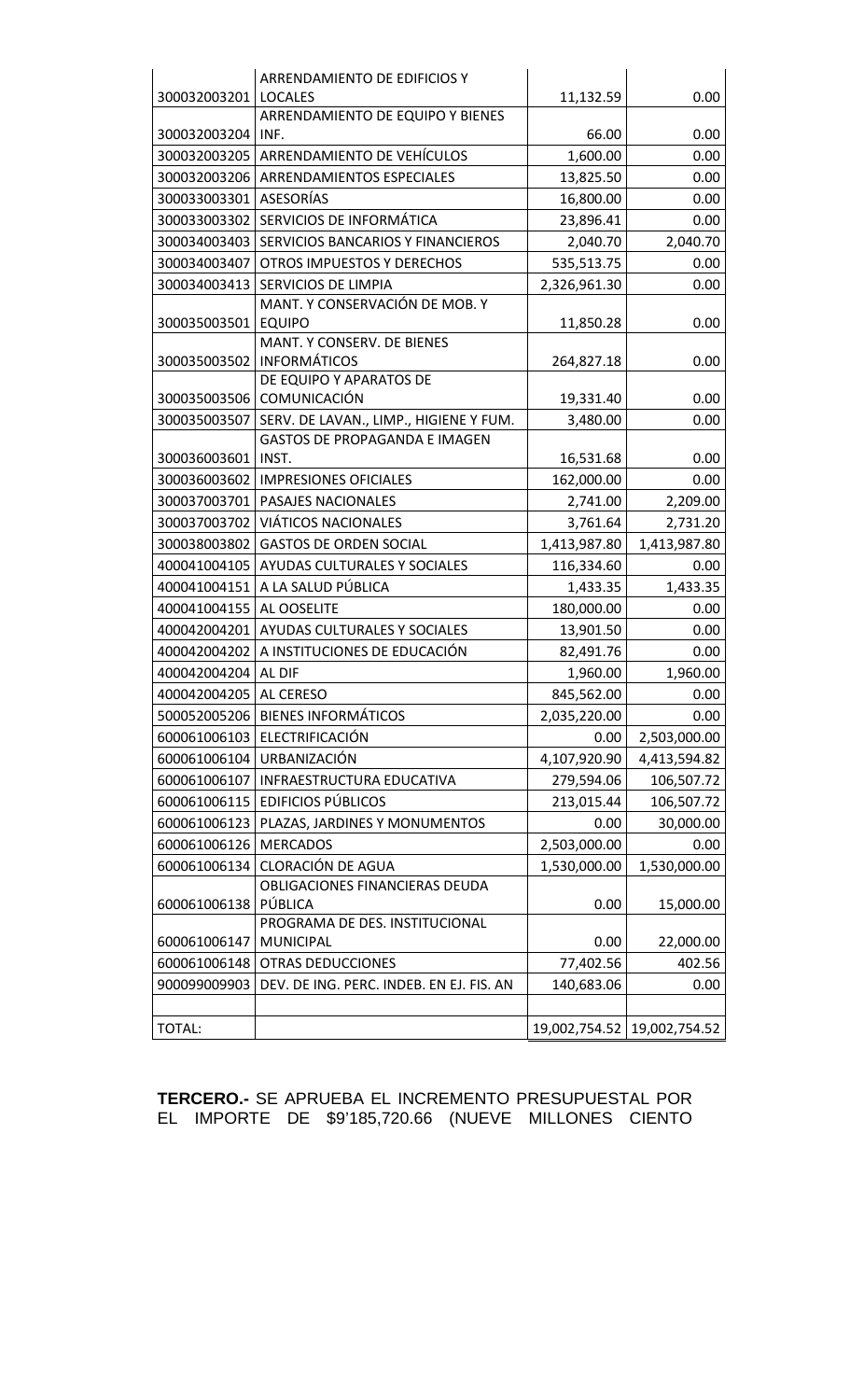OCHENTA Y CINCO MIL SETECIENTOS VEINTE PESOS 66/100 M.N.) DE LA OBRA 12305 "REMODELACIÓN Y CAPACITACIÓN EN EL MERCADO DE CARNES DE TEHUACÁN"

**CUARTO.-** SE REMITA UNA COPIA A LA AUDITORIA SUPERIOR DEL ESTADO DE PUEBLA.

LO ANTERIOR CON FUNDAMENTO EN LOS DISPOSITIVOS LEGALES INVOCADOS EN EL DICTAMEN DE REFERENCIA.

NO HABIENDO ASUNTO QUE TRATAR SE DA POR TERMINADA LA PRESENTE SESIÓN DE CABILDO, SIENDO LAS SIETE HORAS CON CUARENTA MINUTOS DEL DÍA VEINTE DE MARZO DEL AÑO DOS MIL TRECE, PROCEDIENDOSE A LEVANTAR LA PRESENTE ACTA QUE FIRMAN LOS QUE EN ELLA INTERVINIEERON.- DOY FE.---------

## **SECRETARIO DEL H. AYUNTAMIENTO**

**C. JOSÉ ORLANDO CUALLO CINTA.**

| <b>C. ELISEO LEZAMA PRIETO</b>                                             |                |
|----------------------------------------------------------------------------|----------------|
| <b>C. HUGO RUBEN BOLAÑOS CABRERA</b><br><b>C. GABRIELA BRINGAS DELGADO</b> |                |
| <b>C. CARLOS ARENAS GUTIERREZ</b>                                          |                |
| <b>C. GRETA GARCIA SALAZAR</b>                                             | <b>AUSENTE</b> |
| <b>C. CLOTILDE EFREN JUVENCIO PASTRANA</b>                                 |                |
| <b>C. MANUEL MARCELINO JIMENEZ LOPEZ</b>                                   |                |

**C. LAURA DEL ROSARIO WUOTTO DIAZ CEBALLOS**